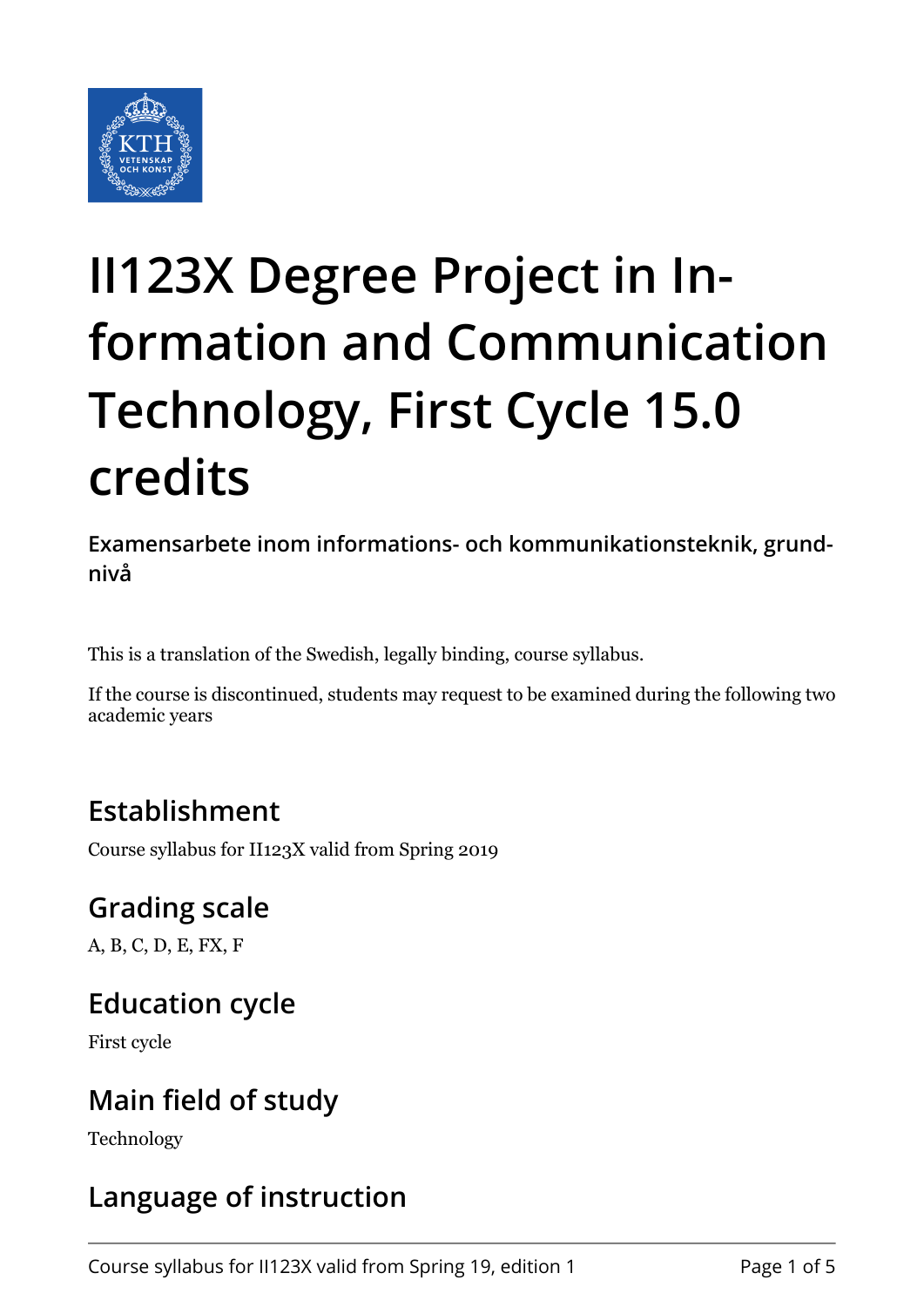The language of instruction is specified in the course offering information in the course catalogue.

#### **Intended learning outcomes**

The purpose of the degree project is that the student shall apply and deepen knowledge, understanding, abilities, and approaches within the contexts of the education. The degree project should be carried out at the end of the education and imply a specialised study and synthesis of earlier acquired knowledge. In the degree project, both the technical/scientific content and method knowledge are emphasised.

After completing the degree project, the student shall demonstrate the knowledge and skills required that is required to work independently within the field of the education according to KTH's local goals for Bachelor's degree based on the outcomes in Higher Education Ordinance. These include:

- show knowledge and understanding within the main area of study, including knowledge of the disciplinary foundation of the field, knowledge of applicable methods in the area, specialisation within some part of the field and orientation about current research and development
- demonstrate the ability to search, collect, evaluate and interpret relevant information critically in a problem
- demonstrate the ability independently to identify, formulate and solve problems and to analyse and evaluate different technical solutions
- demonstrate the ability to integrate and use knowledge
- demonstrate the ability to plan and carry out assignments within given framework
- demonstrate the ability to discuss phenomena, issues and situations critically and model developments based on relevant information
- demonstrate the ability to describe and develop simple proposals for products, processes and systems considering the preconditions and need of people and the aims of the society for economic, social and ecological sustainable development
- demonstrate the ability to in cooperation plan, carry out and present given assignments
- demonstrate the ability to in Swedish or in English, orally and in writing Account for and discuss information, problem and solutions in dialogue with different groups
- demonstrate the ability to (within the main field of study for the education) make assessments considering relevant scientific, social and ethical aspects
- demonstrate an understanding of the role of the knowledge and the technology in the society and the people's responsibility of how these are used
- demonstrate the ability to identify own needs of additional knowledge and to develop own skills.

#### **Course contents**

Learning activities

Before the degree project course starts, the student shall identify an appropriate degree project task and formulate a project proposal that can be presented to the examiner for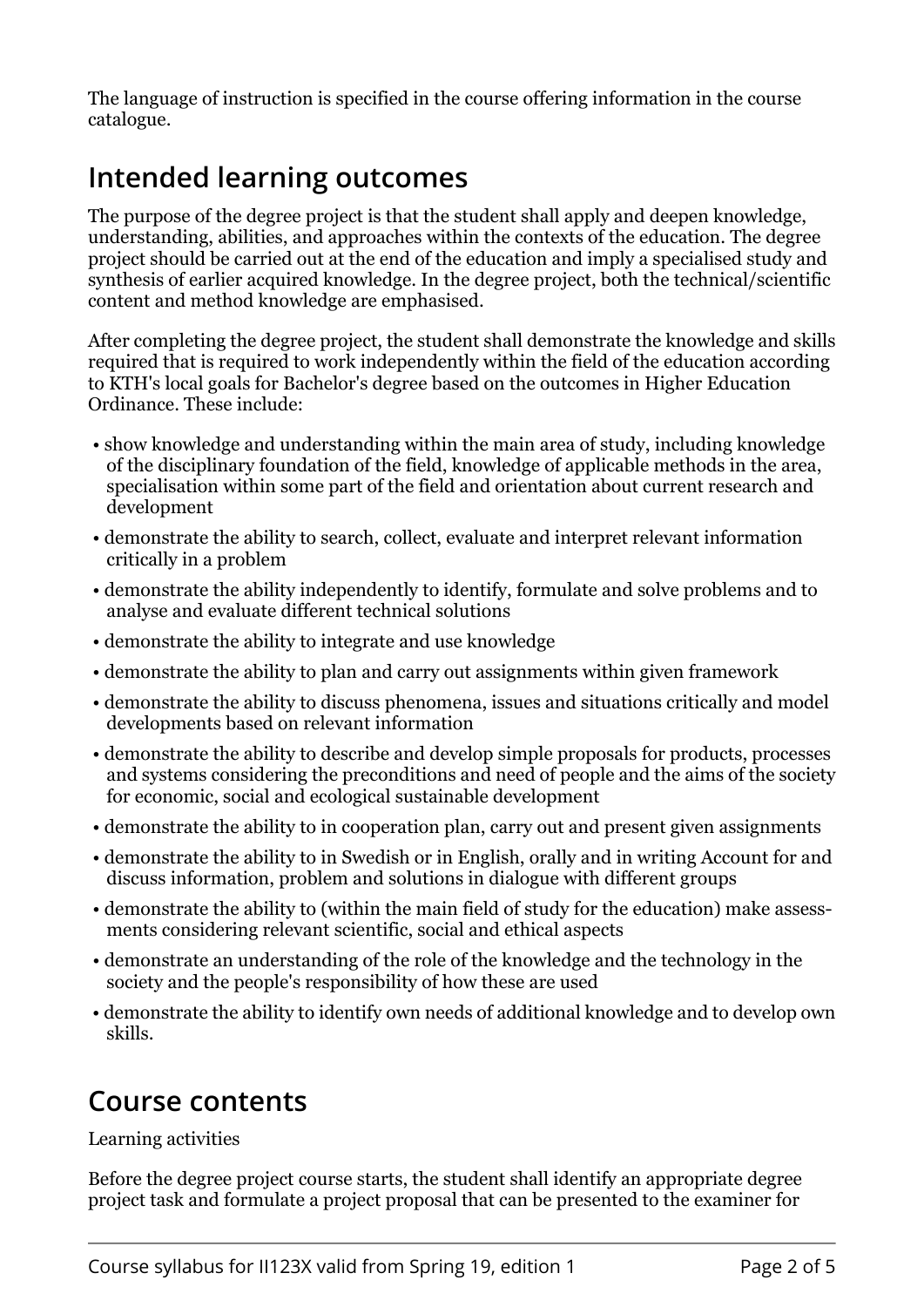approval. The assignment must be chosen, so that it implies a natural progression of the knowledge and skills that have been acquired within the education.

The student must write an individual plan for the degree project in which the problem description/assignment and the preconditions for the implementation of the work are specified. The individual plan for the degree project should contain a background including a problem description and scientific aspects/question formulations, purpose(s), goals, delimitations, the relevance of the project, methods and time schedule for the implementation of the degree project. The individual plan shall also contain a brief self-reflection where the student accounts for his knowledge to carry out the assignment and the planning for how potential remaining courses, that are required for higher education qualification, shall be completed. The individual plan for the degree project, shall be approved by the examiner.

The student carries out an in-depth pre-study including discussions of method choice and theoretical background with a literature study that is reported as a part of a draft to a preliminary version of the written degree project report.

The student carries out an individual independent project, where knowledge and methods from the education are applied.

The student plans and carries out oral presentation and defence of his or her degree project.

The student carries out an oral and written review of another degree project on the same level.

The student writes and presents a written degree project report, where the student clearly presents and discusses own conclusions in the degree project and the knowledge and the arguments that support them.

The student carries out a self-assessment of the degree project according to the template for "Assessment of quality of degree project for Degree of Master of Science in Engineering and Degree of Bachelor of Science". The self-assessment is enclosed as appendix in the degree project report.

### **Disposition**

- The degree project is one individual degree project that is carried out by one or two students.
- The student contacts an appropriate examiner before the work starts. Alternatively, the director of studies for degree project or programme co-ordinator can propose an examiner.
- The student(s) prepares a brief written project proposal describing the work. This description shall be enclosed to the registration material. The description shall contain background, purpose, objective and method.
- The examiner ensures that the students satisfy the general and specific prerequisites for the degree project and that the suggested degree project can satisfy the expected learning outcomes for a degree project. The examiner verifies that the degree project falls within the degree programme/s subject area and that the issues studied show an appropriate progression within the education. The examiner signs the registration form.
- The examiner appoints a supervisor at KTH and approves a possible industry supervisor in consultation with the director of studies for degree project.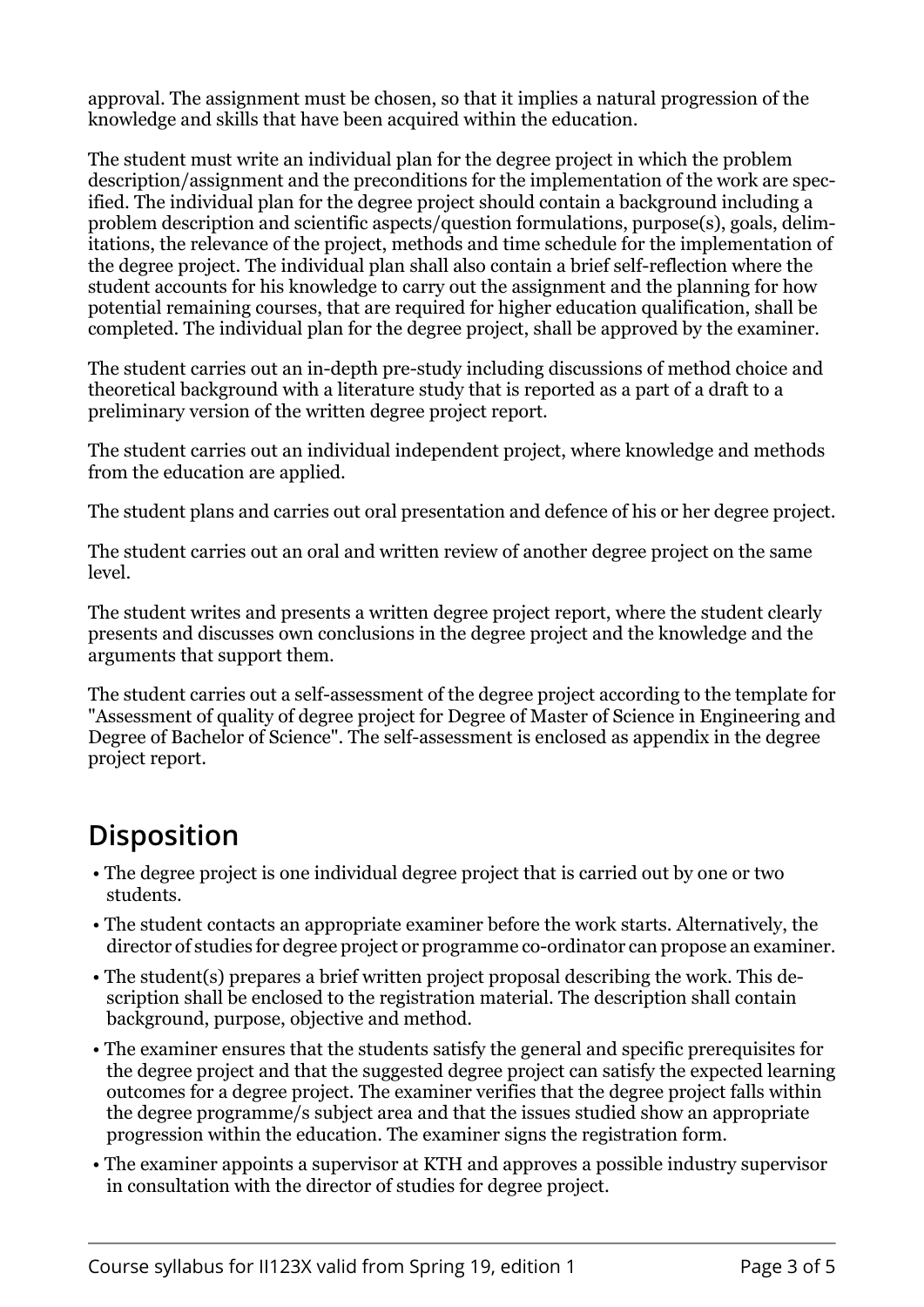- The degree project can be registered after the examiner has accepted the assignment.
- The student writes a detailed individual plan for the degree project and delivers it to the examiner for approval.
- The student carries out a pre-study, an investigation of choices of methods, as well as a literature study, which are delivered to the supervisor at KTH for approval.
- During the implementation of the degree project, the student shall regularly (at least every second week) report how the work is progressing, to the supervisor at KTH.
- The student shall, continuously during the degree project, document the work in writing and work on the preliminary version of the written report.
- When the supervisor at KTH assesses that the student has reached the aims according to the plan for the degree project and that the quality of the preliminary written report holds high quality write the student a self-assessment of the degree project according to the template for "Assessment of quality of degree project for Degree of Master of Science in Engineering and Degree of Bachelor of Science". The supervisor gives feedback on the self-assessment, and the student will be given the opportunity to remedy possible deficiencies.
- The report and self evaluation shall be delivered, together with the supervisor's summary of the assessment of the degree project report, according to the template for "Assessment of the quality of the degree project" to the examiner for a preliminary approval.
- For opposition, the student is assigned another student's degree project report, to publicly discuss on his or her degree project. The date for opposition and the choice of degree project, to publicly discuss, shall be approved by the examiner. The student shall carry out an oral and written review of the other student's presentation of his or her degree project. The opposition is assessed by the examiner of the other student.
- The student shall carry out an oral presentation and a defence of his or her report.
- After the presentation, and no later than one week (or two weeks for half time studies) after presentation, the student shall deliver a final report to examiner. To the report, the student shall enclose an updated self-reflection based on the template "Assessment of quality of degree project for Degree of Master of Science in Engineering and Degree of Bachelor of Science".
- The examiner is responsible for the plagiarism checking of the degree project report.
- The examiner fills out the template "Assessment of quality of degree project for "Assessment of quality of degree project for Degree of Master of Science in Engineering and Degree of Bachelor of Science".
- The grade shall be determined by a teacher (examiner), particularly appointed by the higher education institution.
- The examiner shall acquire support for grading from at least one other teacher on KTH, competent in the subject area, (who constitutes reviewer for the degree project).
- KTH's policy for public attendance applies to the implementation of the degree project and for publication of the report. The degree project report will be published electronically in Diva, according to the rules that apply to electronic publication of degree projects at KTH.

# **Specific prerequisites**

To start a degree project it is required that courses, that are considered relevant to the degree project, have been passed and that at least 120 credits from the programme syllabus